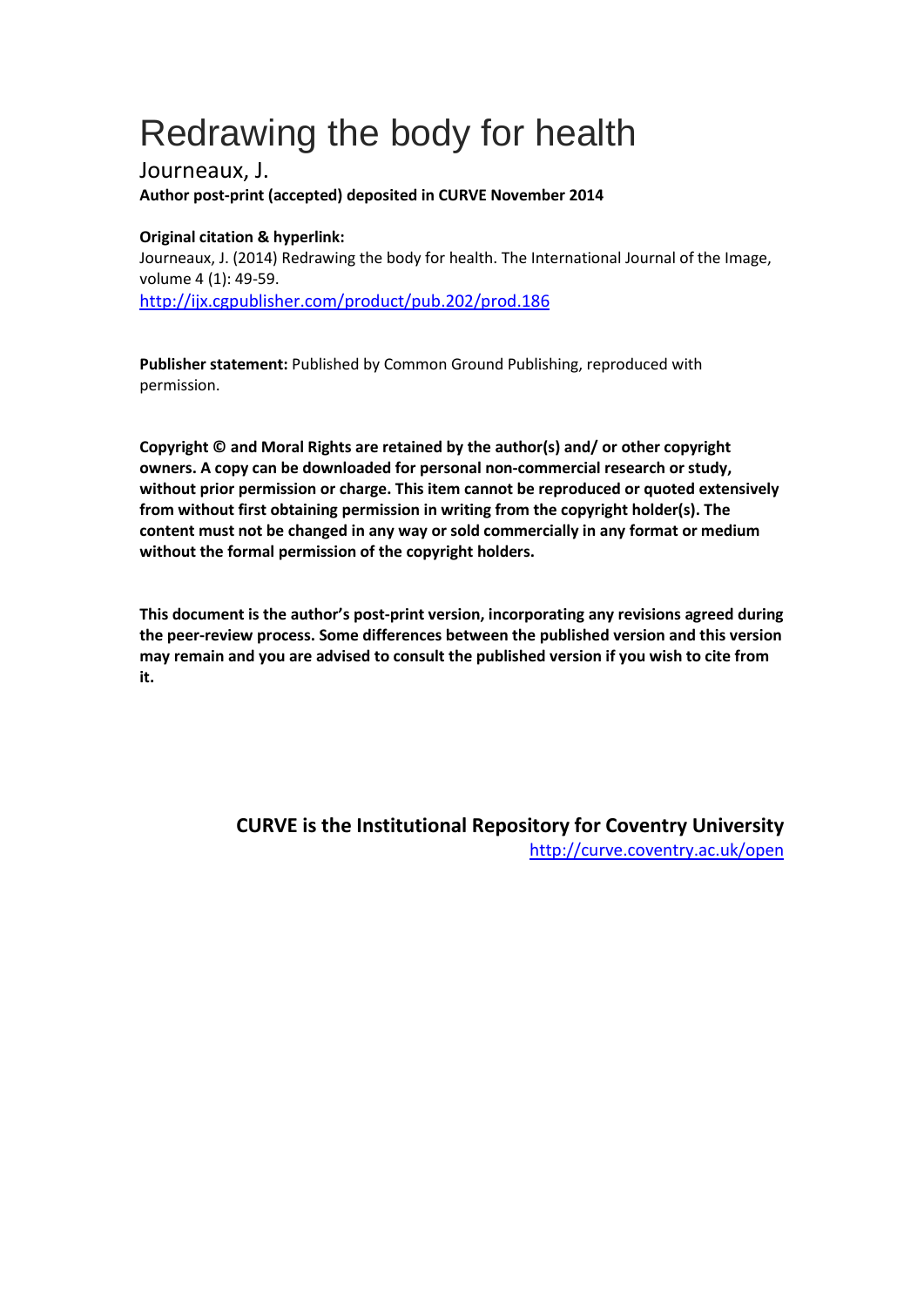## **Redrawing the Body for Health**

Jill Journeaux, Coventry University, UK

*"This paper offers a consideration in the form of a case study of some issues raised by the collaboration between the artist Jill Journeaux and the illustrator John Burns. In 2010 Journeaux and Burns worked together to produce a short digital animation entitled Red Line Glowing. This animation was the synthesis of a series of drawings and collages through which Journeaux explored her responses to treatment for cancer, and her attempts to visualize health and recovery whilst undergoing that treatment. The drawings and animation are considered in relation to Journeaux's ongoing fine art practice and other initiatives underway in the UK, which involve artists, clinicians and patients working in synergy"*

*Keywords: Patient voice, visual arts, healing, narrative medicine, drawing*

he "qualitative gaze" has always been implicit in good clinical and health-care practice. Its methodological development was, only until recently undertaken outside of the field of health sciences. This characteristic orientation has led health sciences to overlook the values and behaviors associated with the biographical and social dimensions of the individual. [Gomez, C. 2009]. **T** 

Jill Journeaux is an artist and educator who has made and exhibited drawings and reliefs since 1980 and whose practice is concerned with the representation of physical, emotional and psychological realities through autobiographical narratives. The other central concerns of her practice are an ongoing enquiry into what constitutes beauty, the female body as an experience of inhabitation and the crafts and artifacts of domesticity as subject and content for fine art practice.

In 2009, following diagnosis of, and treatment for cancer Journeaux observed the range of drawings that were made by various health professionals to establish a treatment plan. These included hand drawn explanatory drawings, x-rays and various digital imaging processes. All these drawings represented the same thing, but all differently. These were drawings and images for and of and on the body, but each one revealed a partial truth because they looked at specific or small areas of the body only, and they were neither able nor intended to offer a holistic view of the patient as a human being. Together these drawings mapped the landscape of faulty behavior and plotted a journey of treatment and recovery, but they did so without acknowledging the human being involved.

Journeaux's response to her illness was to use her drawing practice as a way of voicing and documenting her experiences. Drawing enabled her to regain a sense of control over the situation she found herself in, and a chance to redefine the medical narratives that she was subjected to. Journeaux produced a series of collages which were later exhibited under the title of 'Between angels & insects' and which are now displayed in the Main Reception Building of the University Hospital of Coventry and Warwickshire, in the UK, where they are part of that hospital's Healing Arts Programme. These collages utilized elements of actual paper patterns that had come from a collection of Portuguese women's magazines from the 1930's called 'Modas e Bordados – vida feminina' which the artist had acquired in 2003 from an antiques dealer in the Algarve where she has a second home and studio. These magazines featured patterns for women's clothing, embroidery, tapestry and lace making, and adaptable paper patterns for garments were included as enclosures. Initially Journeaux used these patterns as a prompt, copying and drawing from them to create decorative elements within her work, which meshed together a range of disparate images of the female body, animals, flowers, insects and plants. The patterning was used to create connections and coherence and to carry meanings through decorative form.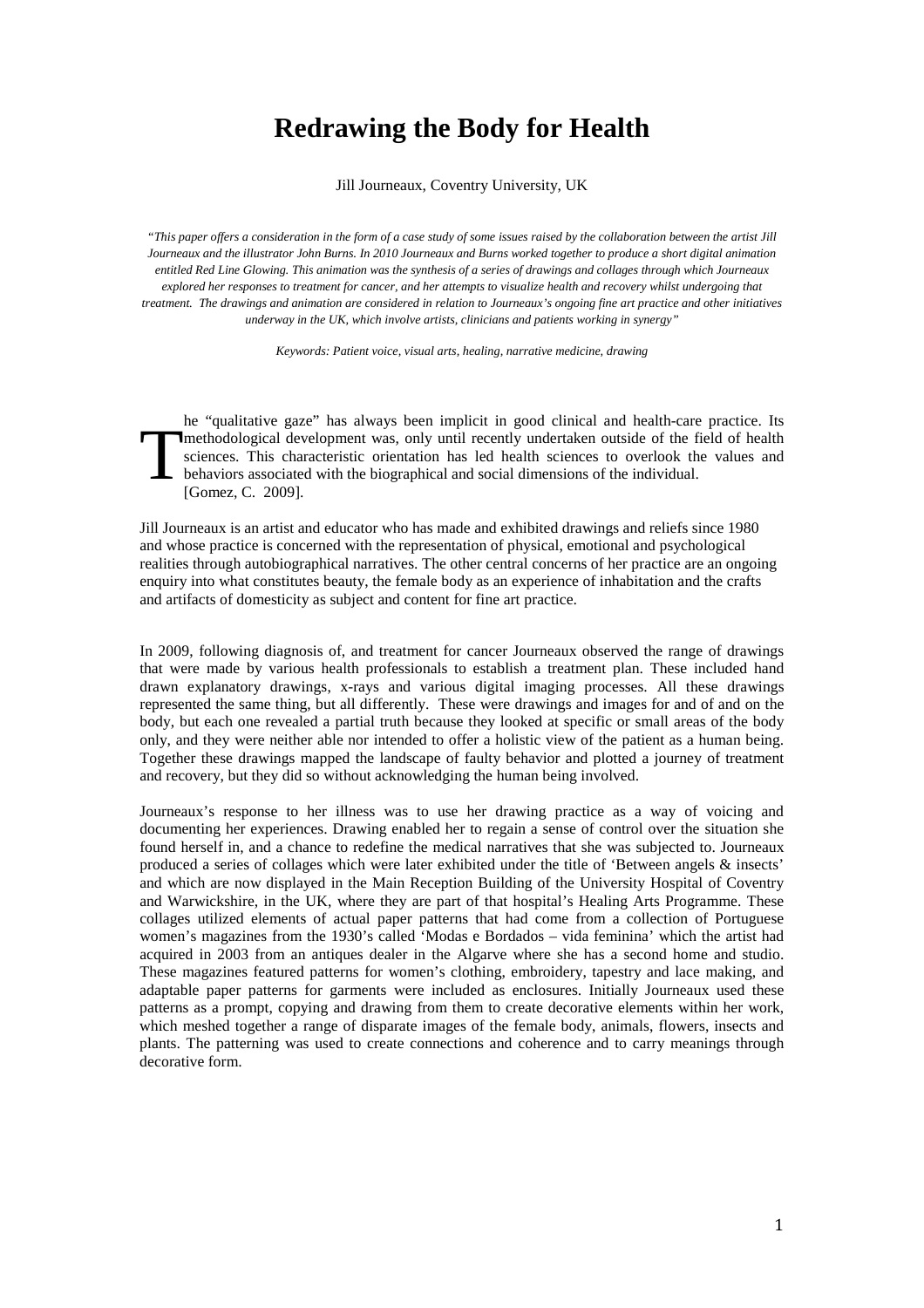

Figure 1: 'Between angels & insects', collage *Journeaux, J. 2010*

In the 'Between angels & insects' series Journeaux manipulated the actual paper patterns that had been enclosed in the magazines. Cutting, folding, tearing and pinning the patterns she re-arranged and represented them to act as metaphors for the redrawing of her body by surgery, now reshaped by illness into a new reality. The inclusion of hand drawn and ready made patterns acted as a dissembling front, but closer inspection of the images reveals a spectrum of things trapped and concealed within those simple patterns. Like the patterns of nature that determine the growth formation of a plant, patterning offers a consoling order on the surface but also harbors the capacity for disarray and disease if the sequencing fails or deviates.

How does this work? We simply do not know but there must be a map, a pattern of the leaf that the cells of the plant generate, and the remarkable thing is that… the cells are simultaneously drawing and reading the pattern they use to determine their own behavior [Harberd, N. 2006].

The decorative references to the domestic and women's realm act to deflect the viewer and the artist from unpleasant and difficult matters, and to conceal an alarming reality, in the same way that clothing and the use of the prothesis protect us all from the stark realities of the body altered and reconstructed by surgery, and protect privacy by utilizing illusion.

Stylization becomes 'a defense mechanism, a way of deflecting the brutal, particularly in connection to the female body, by making it more palatable through beauty' [S. Bell, 2010].

In using collage as a process Journeaux adopted a method of cutting and shaping forms related to the body which mirrors the cutting and stitching used by surgeons. sKINship is a UK based research project and professional network which is promoting collaboration between visual artists and medical practitioners. Led by maker Rhian Solomon, sKINship's current research programme is developing dialogues between practitioners in the field of plastic surgery and bespoke tailoring with the aim of identifying points of commonality and of difference, between the two professions. The purpose of the research is to inform new practices in the design and planning of surgical procedures. This dialogue is intended to improve the patient experience but as yet does not include the patient voice within the cycle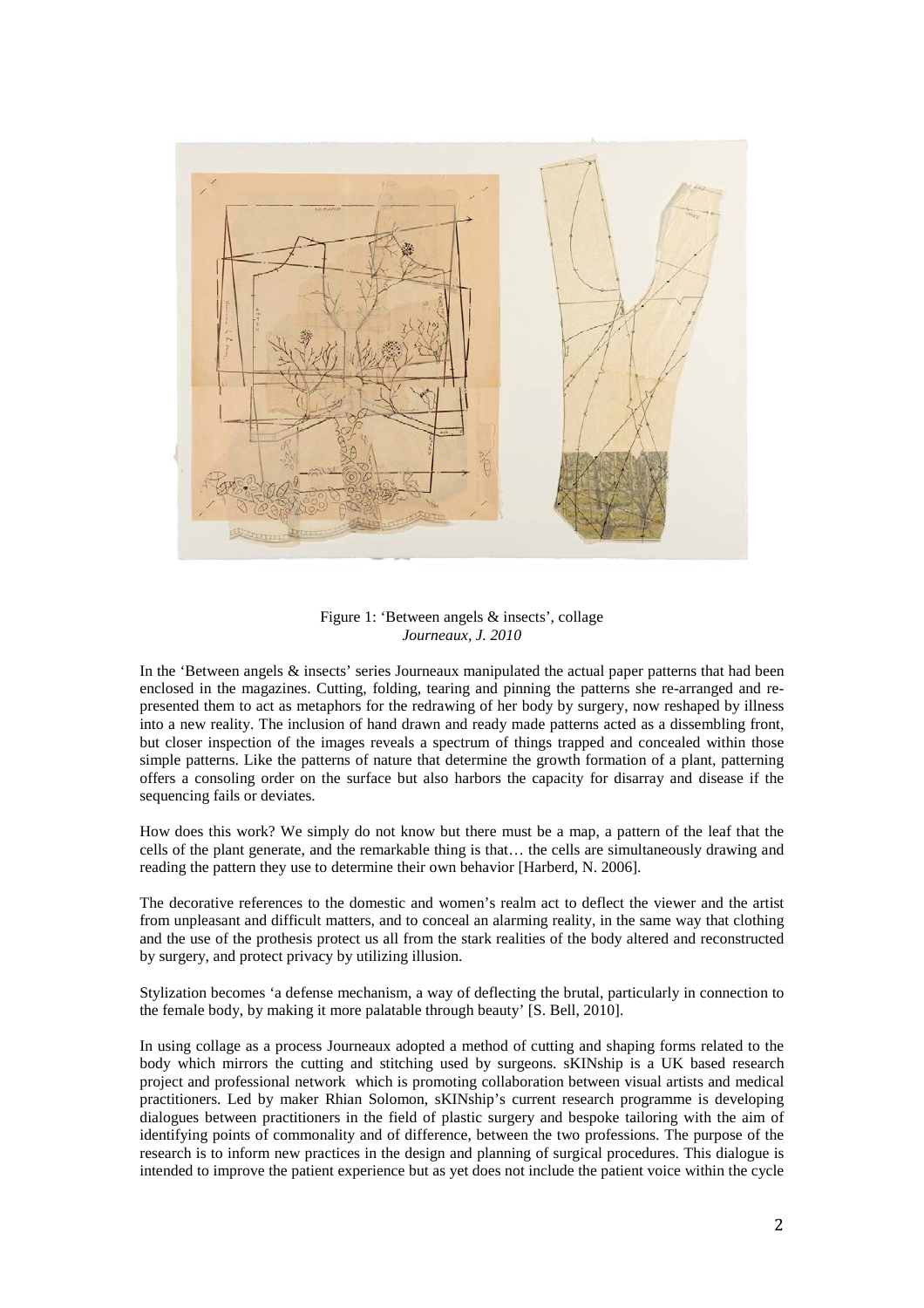of creativity and invention. In a recently published short film commissioned by the UK Crafts Council the connections between tailoring and surgery are discussed by Professor Roger Kneebone of Imperial College, London, and Joshua Bryne, Director and Cutter, Bryne and Burge Tailors. In that film they consider the role of sewing as an act of concealment and a means of constructing a new reality in both their professions. Commenting on the issue of finding and maintaining the correct tension to ensure that the tissue or fabric will act as intended, Bryne comments that 'your fingers have to learn it, not just your head', acknowledging the need for forms of tacit understanding and bodily empathy which bring both professions closer to the individual in receipt of their work.

Whilst, the 'Between angels & insects' drawings fitted with Journeaux's need to manifest her experience of surgery they did not articulate her experience of chemotherapy. She wanted to find a way to express the conflicting demands of this treatment and of a process in which the individual has to find ways to accept the use of invasive and temporarily damaging chemicals which will in time eventually lead to well being.



Figure 2: Red Line, marker pen on paper *Journeaux, J. 2010*

One of the chemicals used in treatment was bright red, and this led to the making of the Red Line marker pen drawings. Initially the red lines sat above and behind cut and reformed patterns, but as the Red Line series of drawings progressed they became all encompassing and started to depict an inner reality of body and mind. Elements of landscape such as pollarded trees, the sun, the moon, roots of trees, subterranean shadows and webs became interconnected and formed into disturbed patterning.

The Red Line series of drawings utilized a single format of line to construct a nexus of body, landscape and medical references into a webbed and lace like format. Aware of the work of Alexis Carrel, the surgeon who pioneered vascular surgery, and who learnt the techniques needed to stitch blood vessels together from Belgian lace makers, Journeaux used drawing to reinforce the visual and craft making connections between the vascular, and the gendered skills of decorative sewing. More recently the engineer Professor Julian Ellis OBE of Nottingham University, UK, has used digital embroidery to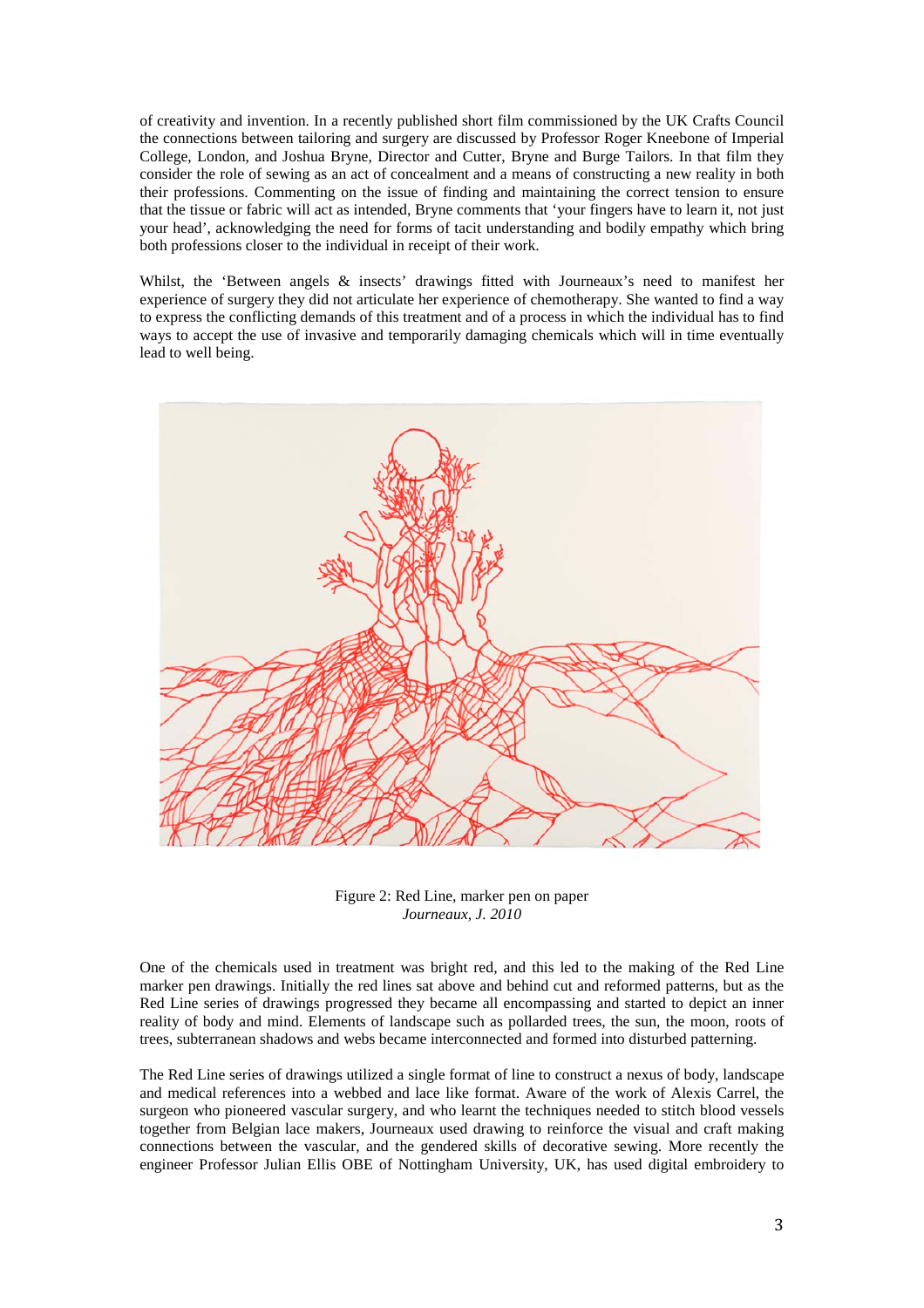construct customized implants devised for use in surgical reconstruction. These artifacts were featured in the Power of Making exhibition at the Victoria and Albert Museum, London, in 2011.

The direct crudeness of Journeaux's Red Line series of drawings offered a parallel for the artist's sense of being brutalized by the treatment designed to return her to health but did not encapsulate the visceral nature of her experience. Journeaux approached John Burns who is Course Director for the Masters in Animation and Illustration offered by Coventry School of Art & Design at Coventry University, and asked him to help her visualize her experience through moving image. Before teaching on a full-time basis at Coventry, Burns had worked as a medical illustrator for clients such as Johnson and Johnson, Smith-Klein Benson, Unilever and Grumenthal GBMH, and as a result the Masters course at Coventry is characterized by the development of competencies within aspects of scientific communication.

Medical illustrations have been produced by artists and illustrators for centuries and notable contributions include the anatomical drawings of Leonardo Da Vinci, and the series of over 600 woodcuts which were based on observations of human dissections made by Andreas Vesalius which were published in *Libri Septum*, in the mid 16<sup>th</sup> century. More recently the making of medical illustrations has become highly professionalized and is now a specialist study at university level. Medical illustrators create images and artifacts that facilitate understanding of the body and of illness, and of the effects of drugs and other products in treating disease.

Journeaux and Burns discussed the need to find visual equivalents for the sensation of entrapment within one's own body and other bodily realities such as breath and pulse, in order to evoke psychological states such as the simultaneous feeling of fear and optimism. They gave attention to the need to interweave the familiar and the alien to express discomfort and uncertainty.

In order to ensure that the animation retained the authenticity of Journeaux's experience, Burns was emphatic that the drawings made by Journeaux must remain intact and not be redrawn. This recognition of the patients voice as uniquely informed was an extension of his experience as a medical illustrator and his observation that medical illustrations tend to provide visual descriptions of organic materials and structures, together with indications of physical and chemical processes for health professionals but do not draw the patient experience into the cycle of expression and imaging. Burns, however, prefers an approach that

'using visual, picture based material to allow for the description of symptoms, sensations and impressions that, whilst often known to be present in times of ill-health, are so subtle but profound that they defy any description that can be provided by the patients words alone' [Burns, J. and Journeaux, J. 2013].

Burns had observed how medical and scientific communications often use terminologies that draw on the notion of conflict to describe ways of dealing with illness. This approach to narrating the story of individual illness is typically characterized by the popular media as 'battling'. Terms such as battling disease, fighting illness and attacking infections or viruses are in commonplace use, both within and outside of clinical situations. This language tells us that aggression is a prerequisite for the process of healing and that the patient's body is the battleground for that aggression. This is the dominant narrative that the patient is offered, and it is up to them as individuals to accept, alter or reject it.

When considering how to work with the Red Line series of drawings that Journeaux had produced Burns noted that the flow of material and color along pathways was central to the structure and content of these drawings. Journeaux used the roots and branches of trees as a parallel for blood vessels and the inner dynamics of the body. Burns brought together the patient narrative of perceived interconnectedness, with his experience of the conflict based narratives of medicine to inform a process of animation, which enabled him to draw analogies between

'the navigation via natural landmarks in certain methods of munitions delivery within the geographical world, and the web of pathways along which fluids, nutrients and armaments flow within the body.' [Burns, J. 2013]

The animation was made by creating a program, which was the equivalent of putting a camera down onto, into and through the red lines of one of Journeaux's drawings. Burns describes the animation as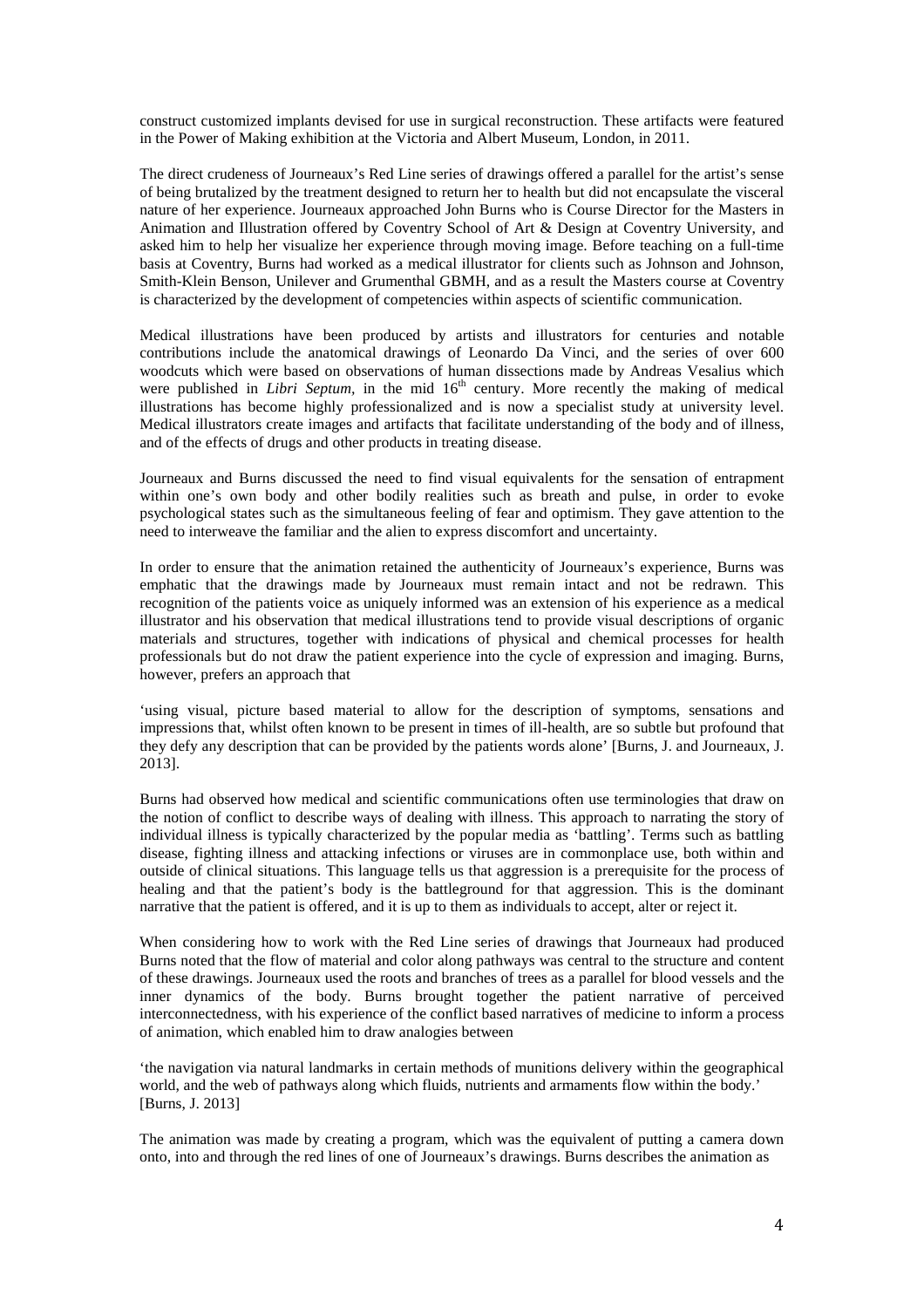'employing very small digital cameras to record the visual mission details of chemical armament as it travels along its predetermined navigation to a target. Lines within the drawings depicting veins and arteries provide the channels along which the weaponry travels' [Burns, J. 2013]

This process transformed the selected drawing by moving the emphasis away from imagery derived from nature and a coherent wholeness that equates with a harmonious conception of landscape and body, replacing it with a narrative that is located in the same environment, but which transforms that environment into a theatre of conflict. The drawing has remained the same but the viewpoint has altered in order to present a visual equivalent for a physiological conflict sited within the patients own body and psyche.



Figure 3: Red Line Glowing, still from digital animation *Burns, J. and Journeaux, J. 2010*

The collaboration with Burns allowed Journeaux to find an appropriate visual equivalent for her experience of chemotherapy, and a way of voicing the difficulty and inherent tensions of treatment from a users perspective. She was able to find a format for articulating her own story of the inhabitation of her body during a period of time when it was the site of a struggle, which was occurring at a cellular level. In doing so she was also able to find a way to point to the holistic needs of a patient and the desire and capacity to visualize recovery and to construct an alternative but parallel narrative to the one offered by clinicians.

More recently Journeaux has been working on a series of textile artifacts, which have culminated in the making of a cape based on the shape and form of a mammography gown. Her frustration and irritation at the nature and quality of hospital gowns and the ways in which they work to enhance the vulnerability of the patient, led her to embark upon making a re-imagined gown that would serve to enhance her sense of well-being and calmness and act as an antidote to those gowns.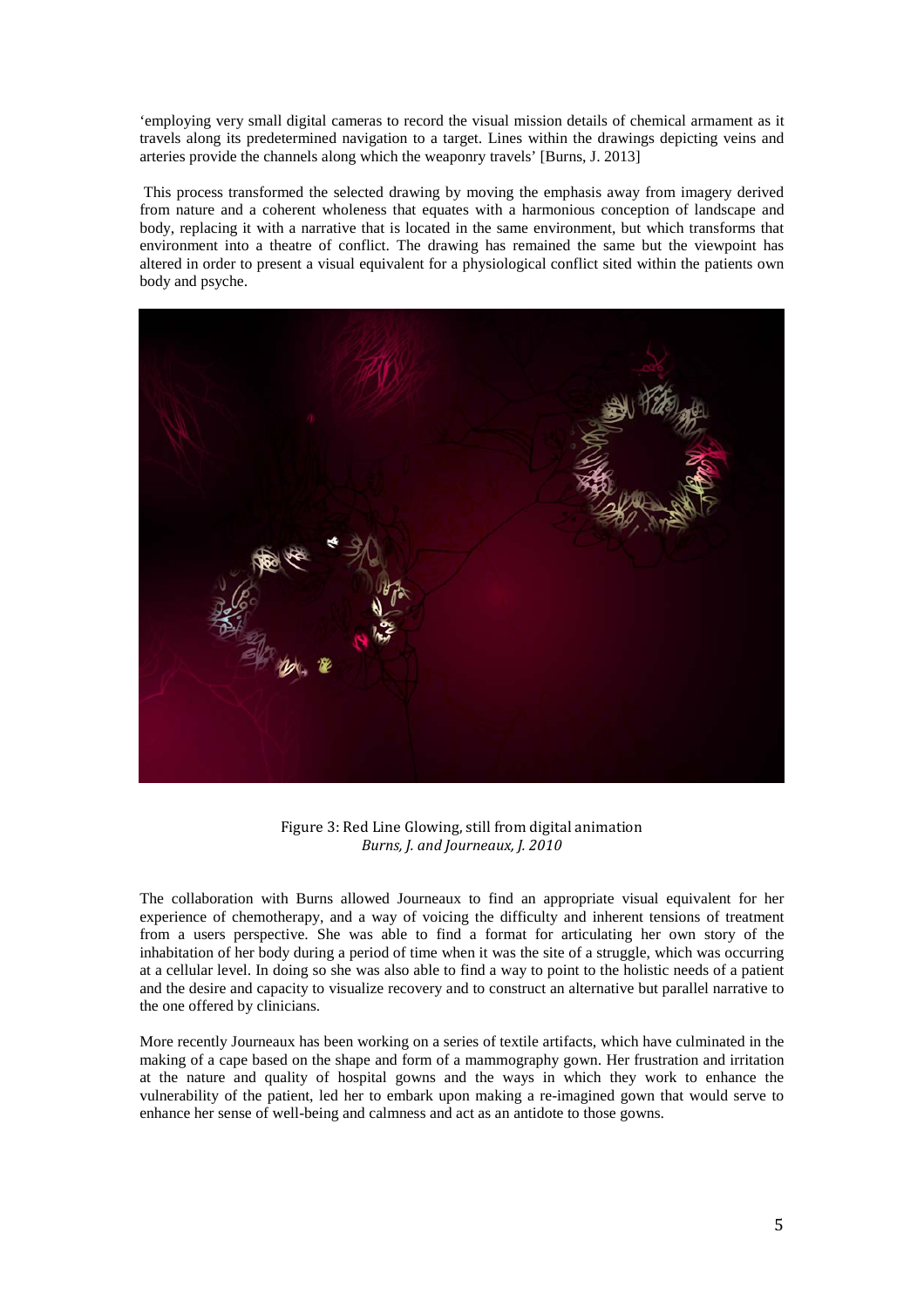

### Figure 4: Detail of work in progress, digital and hand embroidered textile *Journeaux, J. 2013*

The cape is embellished with both hand and digital embroidery and the style is derived from the women's magazines that served as content and appeared as collaged elements in the 'Between angels & insects' series. In addition Journeaux draws upon Portuguese folk art as a source, and process for the imagery in the work, an approach that is legitimized by the work of Enid Marx and others. In making this work Journeaux has drawn upon the visual languages of the collection of artifacts that she and her husband have accumulated which include Portuguese Arraiolos rugs, Portuguese folk ceramics, and traditional wooden toys from the Alentejo, and the narratives connected with them.

The use of archival materials and folk art as references allows for a nostalgia, which enables Journeaux to construct a vision of 'how life should be' in order to achieve wellbeing. It denies the noisy fractured quality of contemporary life, and seeks to focus on coherence and a unified experience of being. Most mainstream medical practice operates within separated arenas of specialism and it is often left to the patient to bring together the many parts of diagnosis and subsequent treatments into a meaningful and personalized whole. This process may involve finding modes of representation, which transform the brutal and clinical into a more humane and palatable imagery, which gives the patient space for creating optimism and an individualized sense of heath and wholeness. The space between health and ill health is not fixed and in the processes of recovery and convalescence the patient negotiates the nature of that space and can use it to enhance their own wellbeing.

The value of the creative space to individuals undergoing treatment for cancer is borne out by a range of studies including several undertaken by researchers in the Faculty of Health and Life Sciences at the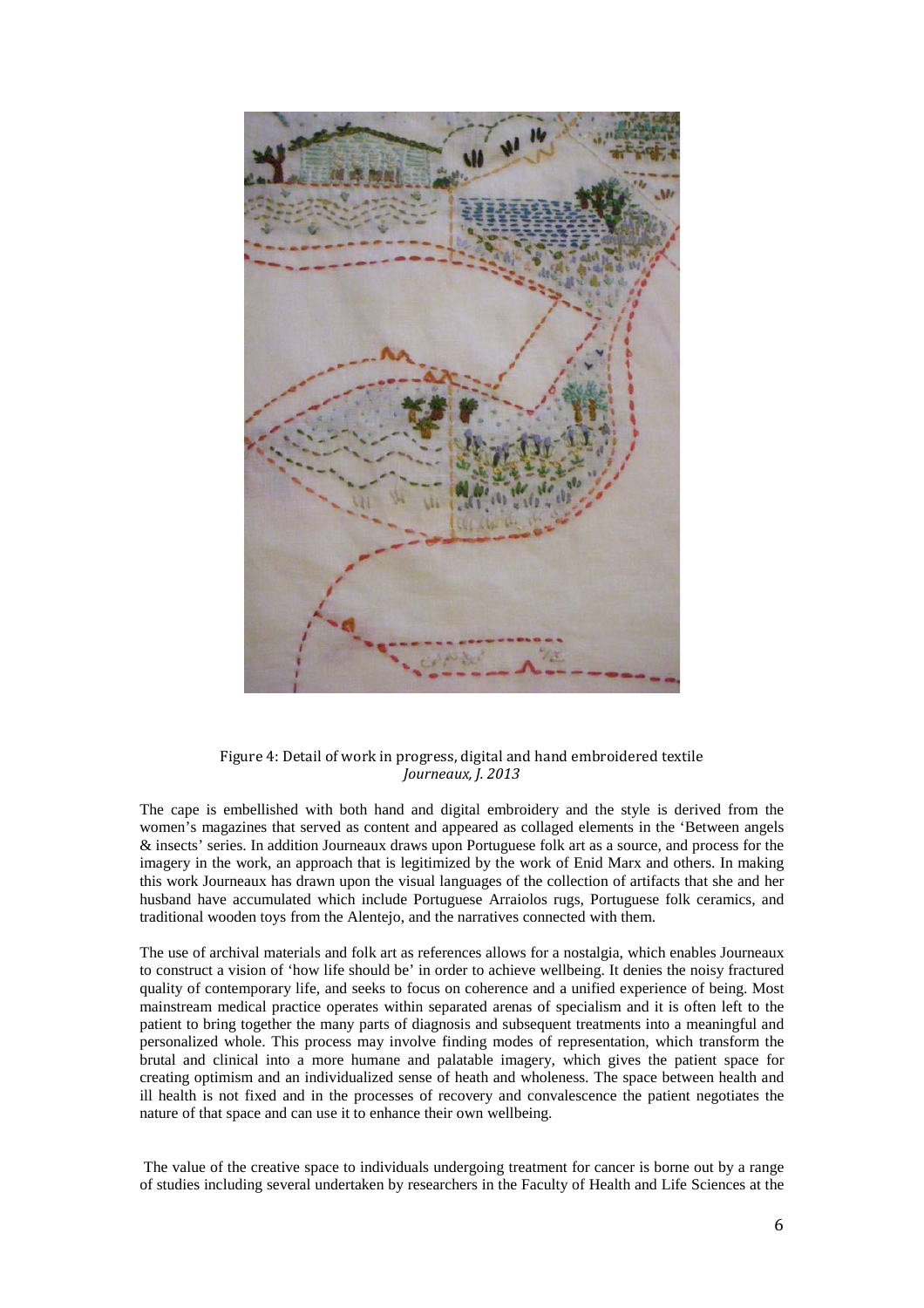University of the West of England, UK. These include a study, which explored and analyzed cancer patients' experiences of music therapy in the setting of a complementary therapy cancer service. A central discourse within the findings of the project was that of a re-evaluation of identity by participants, and a data analysis pointed to the importance of creativity in enhancing the lives of patients who were experiencing the trauma of diagnosis and treatment for cancer. The researchers report that

'experiences of choice, enrichment and so forth are contrasted with those of limitation, restriction, isolation and disempowerment. The accounts therefore demonstrated the wide variety of responses to music therapy: joy, power, freedom, release, fascination, love, togetherness, regret, loss and isolation were all present' [McClean, S., Dakin, N., Blunt, L. 2004].

This study also focused upon the role of healing practitioners who provide individualized treatment, and identified the process of individuation by patients in order to distinguish themselves from others, and thus establish their

'unique capacity to relate health, illness and the body to the place of self' [McClean. S., Daykin, &. L Blunt, L. 2007].

A useful comparison is offered by the Drawing Women's Cancer project led by artist and educator Dr Jac Saorsa, Director of the Broadway School of Drawing in Cardiff, Wales. This project is described as constituting

'a productive and collaborative interaction between art and science where sensitive engagement with cancer patients generates a visual interpretation of their lived experience' [Saorsa, J. 2012].

Saorsa conducts what she calls 'conversations' with patients undergoing treatment, as well as talking to healthcare professionals supporting the women. These discussions result in drawings, which are intended for exhibition within an art context, and can be used as a resource by patients. The project claims to bring an artist's perspective into women's cancer treatment, and aims to raise public awareness of the four gynecological cancers. The artist seeks to intervene through the drawn image to present some of the intangibles of the experience of these cancers, with the aim of altering the way in which these diseases are viewed. Feedback from the patients indicates that the use of drawings to explain procedures, and the body before and after surgery, are more acceptable than photographs to women undergoing treatment. It seems that women undergoing the trauma of cancer diagnosis and treatment respond more positively to the humanity of a drawn image and experience such drawings as person and patient centered, as opposed to the more explicit, but distanced and impersonal clinical diagrams, or those produced by medical illustrators. This is possibly due to the fact that hand drawn imagery allows for a space where the viewer can negotiate with the image and the image-maker as they construct the meaning of the image, as opposed to photography, which may have a stronger association in the mind of the viewer with the actual, and with ideas of truth.

In this project the artist's view is informed by research and observation and not by personal experience. She positions herself as acting on behalf of women with cancer, speaking to, for and with them. She finds ways to imaginatively enter into their experience and to offer them a voice, acting to fill a space that is not explored or utilized by medical illustration but is a crucial one in terms of supporting the patient in achieving health and well-being. In doing so she has had to imaginatively and physically enter what Susan Sontag described in her 1978 book Illness as Metaphor as 'the kingdom of the sick'. Saorsa locates the Drawing Women's Cancer project within the field of narrative medicine and sees herself as artist and producer of drawn images, which emerge from a dialogue between patient and clinician and between verbal and visual languages. She believes that the artist's hand in the physical process of drawing makes the images she produces more resonant and more poignant, possibly because as an artist she has the scope to move beyond the purposeful and explicit and to engage the poetics of metaphor and allusion. In doing so she aligns herself with others who have adopted the role of artist as transformative narrator.

There is evidence that some contemporary medical illustrators are looking at ways to extend what they do to better reflect the patient experience. Travis Vermilye Assistant Professor in the College of Arts and Media at the University of Colorado, Denver, is a medical illustrator who is developing the range of his illustration practice by combining elements of medical illustration, data visualization and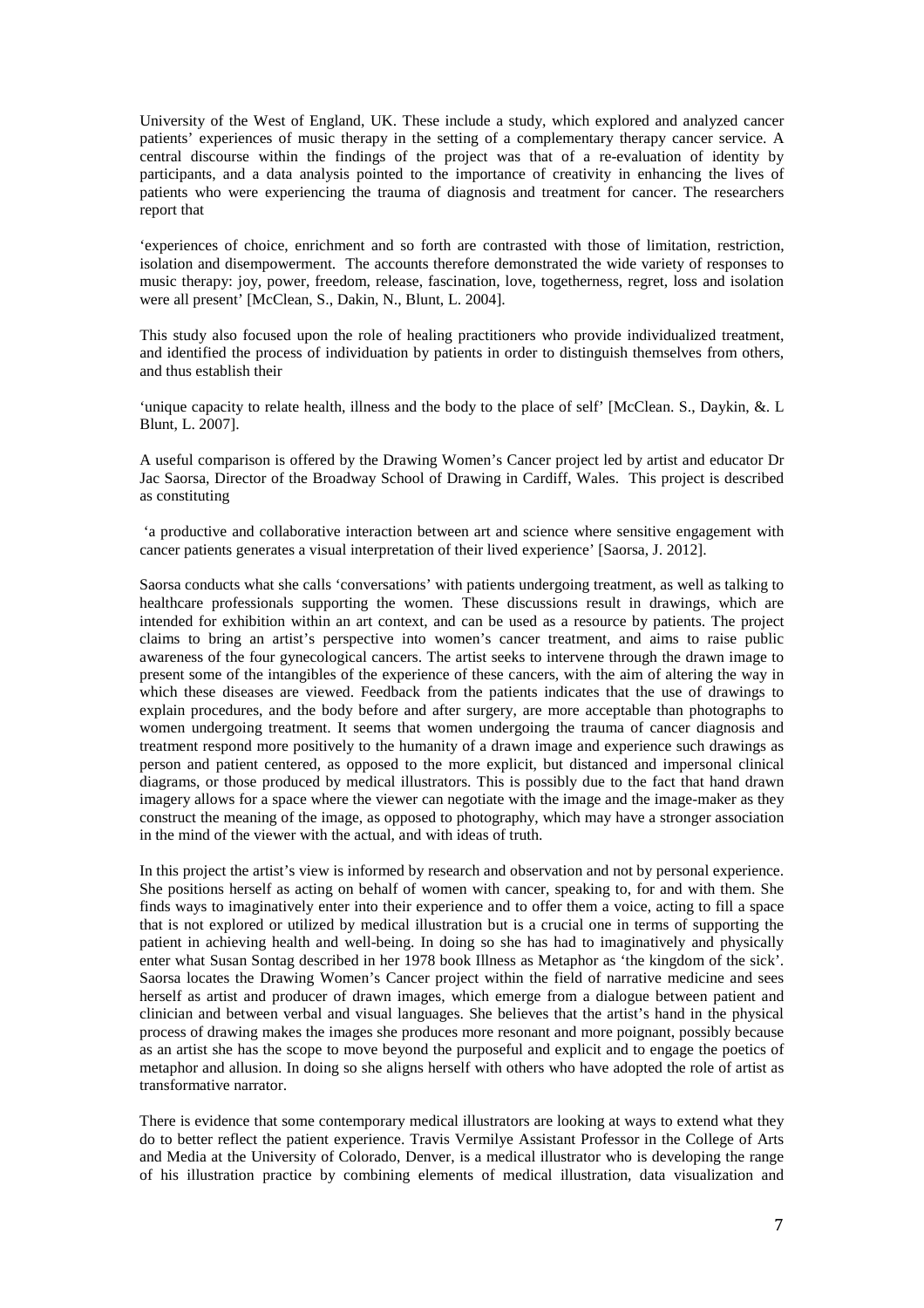editorial illustration in the search for a new language, which can talk about the subjective human experience of health and illness. In his Waiting Series*,* Vermilye explores the experiences of patients who are waiting for a transplant, by utilizing images of labyrinths as a metaphor for the journey that these patients are required to make without any certainty of actually receiving the hoped for donor organ. It would seem that more work in this area is needed and that medical illustrators and artists should work together with patients to formulate new visual outcomes that can speak of the experience of illness. Such work would be of benefit to patients, clinicians and people living with or caring for the sick, and might challenge some of the more negative mythologies surrounding serious illnesses such as cancer.

In his book 'Narrative Medicine; the History and Story in the Healing Process' Lewis Mehl-Madrona argues that

'The term narrative medicine arises from the impossibility of separating treatment from the stories told about treatment, the audience hearing the stories, and the context in which the stories are told'

Recognizing the importance of engaging the arts and humanities in describing and examining the patient experience within its cultural contexts, Kings College, London has established a Research Centre for the Humanities and Health which is engaging scholars from the fields of literature, philosophy, history, the visual arts, film studies, clinical psychology and psychiatry, medicine and nursing. This research program, entitled "The Boundaries of Illness' examines patient subjectivities and values, as expressed in a wide diversity of cultural objects and settings, and the work is intended not simply to raise the volume of the patient voice,

'but to uncover the diversity and complexity of voices pertaining to illness and disease embedded in cultural activities and products' [King's College, London]

Many artists have, and continue to, make interventions through image making, which voice their own, and others, experiences of illness, but these continue to be seen as subjective and idiosyncratic. These expressions and stories of sickness and of health could be used to inform the work of medical illustrators and others involved in writing the stories of medical treatments, and to open a space through which the patient can proffer their own voice and history. We should undertake further research to improve our understanding of the potential of the healing powers of visual images and narratives in order to better affect our use of healing technologies, and to increase our understanding of the role of art and culture in shaping our reactions to illness and healing.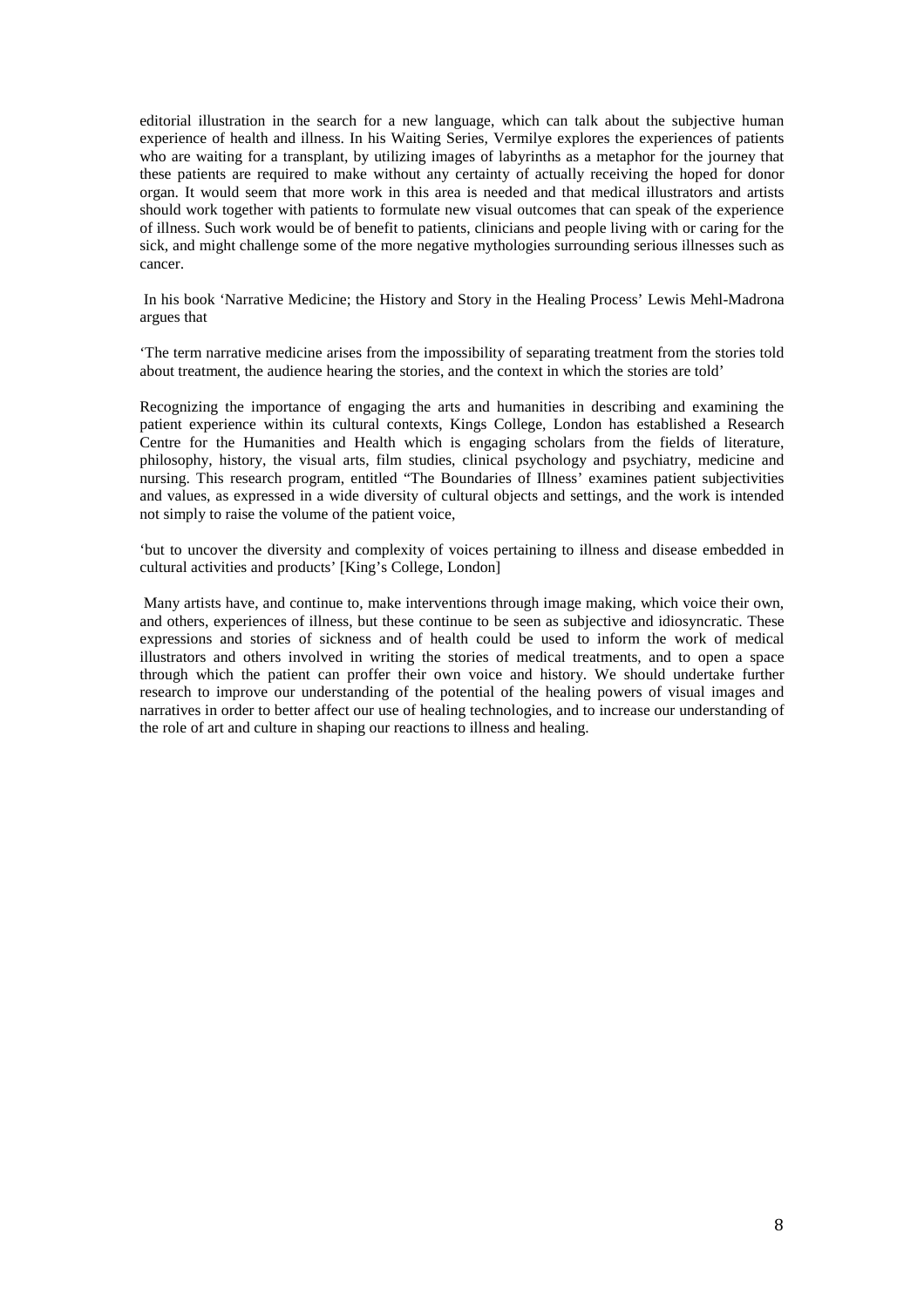#### **REFERENCES**

- Bell, S. 2010. Between angels & insects' essay in exhibition catalogue, published by Lanchester Gallery Projects, Coventry University, UK.
- Compton Verney Gallery, UK, Marx Lambert Collection [www.comptonverney.org.uk/collections/marx\\_lambert.](http://www.comptonverney.org.uk/collections/marx_lambert) Accessed 02/07/2013.
- Gomez, C. 2009. Assessing the Quality of Qualitative Health Research: Criteria, Process and Writing, Forum: Qualitative Social Research, Vol. 10, No.2, Art. 1.
- Harberd, N. 2006. Seed to Seed: The Secret Life of Plants, Bloomsbury, London.
- Ings, W. 2011.The internal pathway of the self: supervisory implications of the autobiographical, practice-led PhD. Theses. Doctoral Education in Design Conference: Practice, Knowledge, Vision. Hong Kong. Pp.147-160.
- Journeaux, J. and Burns, J. 2013. The Body Re-Drawn, TRACEY Journal of Drawing and Visualisation Research, Loughborough University, UK.
- King's College, London. 2013. [www.kcl.ac.uk/innovation/groups/chh/about/index,](http://www.kcl.ac.uk/innovation/groups/chh/about/index) Accessed 01/07/2013.
- Kneebone, R. and Byrne, J. 2012[. www.assemble.org.uk/London](http://www.assemble.org.uk/London) The Crafts Council, UK. Accessed 01/07/2013.
- Lewis Mehl-Madrona, 2007. Narrative Medicine; The Use of History and Story in the Healing Process, Bear & Company, Rochester, Vermont.
- McClean, S., Daykin, N. & Blunt, L. 2007. Creativity, identity and healing: participant's accounts of music therapy in cancer care. Health: an interdisciplinary Journal for the Social Study of Health, Illness and Medicine. Sage Publications. DOI: 10.1177/1363459307077548. Vol. 11[3]: 349-370.
- McClean, S., Daykin, N. & Blunt, L. 2004. Investigation into the role of Music Therapy in Cancer Care. University of the West of England, UK. <http://hsc.uwe.ac.uk/net/research/default.aspx?pageindex=3&pageid=202>
- Saorsa, J. 2012. Drawing Women's Cancer art science and the lived experience. [http://drawingcancer.wordpress.com/03/06/2013,](http://drawingcancer.wordpress.com/03/06/2013) Accessed 01/07/2013.

Solomon, R. 2012. sKINship.co.uk, Accessed 10/06/2013.

Sontag, S. 1978. Illness as Metaphor, Farrar, Strauss & Giroux, USA.

- Vermilye, T. 2013 Illustrating The Image of Health, on-line presentation for The 2013 On The Image Conference held in Chicago, Common Ground Publishing, USA. ontheimage.com/the-conference/speakers-and-discussions/on-line presentations
- Webb, J. & O'Brien, D. L. 2008. "Agnostic" thinking: creative writing as practice-led research Working Papers in Art and Design 5 Retrieved 3/06/2013.